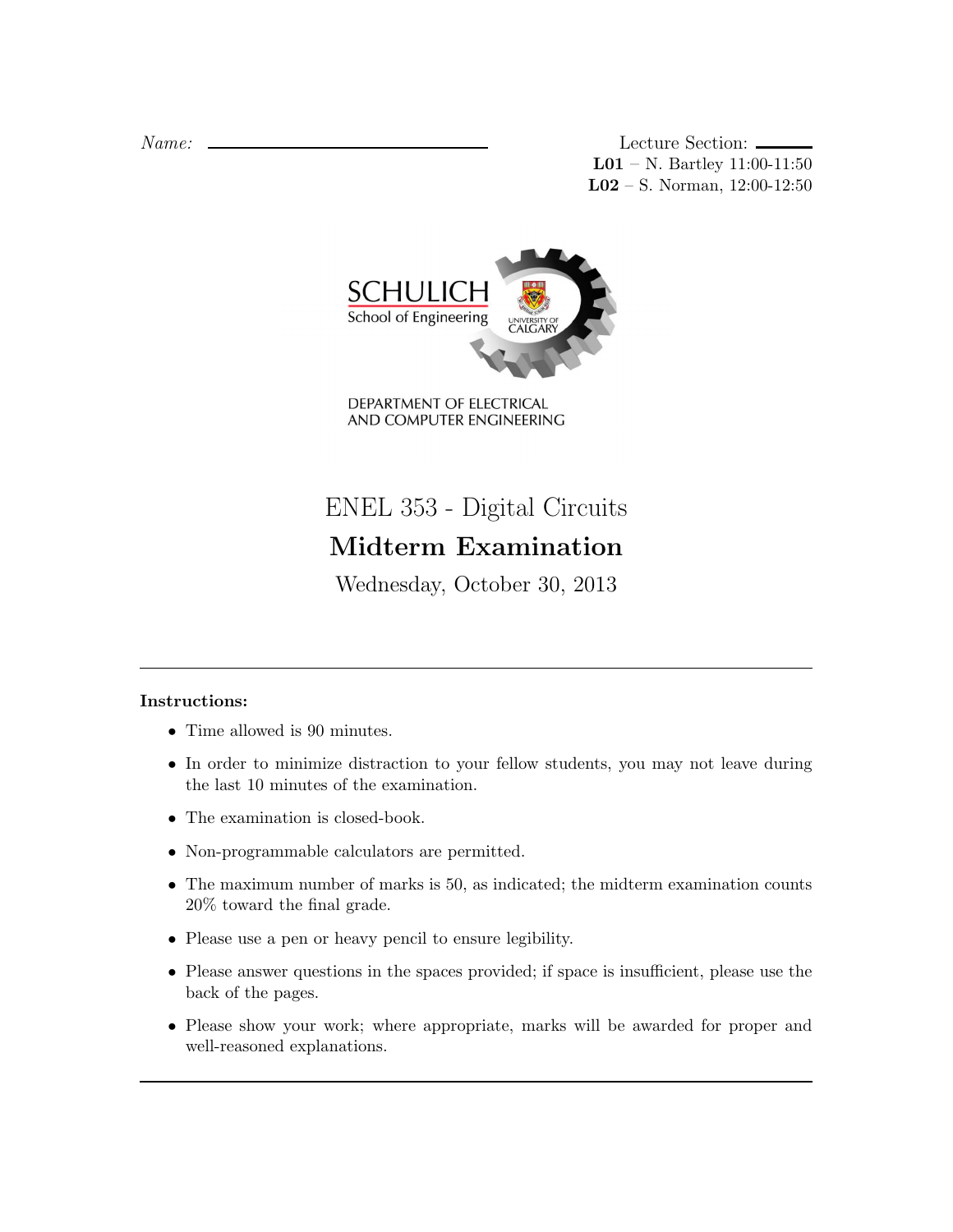UCID:

## 1. [12 marks total.]

(a)  $[2 \text{ marks.}]$  Use repeated division to convert  $329_{10}$  to hexadecimal representation.

- (b)  $[2 \text{ marks.}]$  Convert  $275_8$  to decimal representation. Show your work.
- (c)  $[2 \text{ marks.}]$  Convert A7B<sub>16</sub> to octal representation. Show your work.

(d)  $[3 \text{ marks.}]$  The 5-bit unsigned binary representation of  $25_{10}$  is  $11001_2$ . Use this information to determine the following two bit patterns. 6-bit two's complement representation of  $-25_{10}$ : 8-bit sign/magnitude representation of  $-25_{10}$ :

(e) [3 marks.] For each of the three additions below, answer yes or no regarding unsigned and signed overflow, and briefly give a reason for each yes answer and for each no answer. Marks will only be given if reasons are correct.

| carries: 1, 11110000       | unsigned overflow? |
|----------------------------|--------------------|
| 10011001<br>a:             |                    |
| 01111000<br>b:             | signed overflow?   |
| <i>00010001</i><br>sum:    |                    |
| carries: 1,00000000        | unsigned overflow? |
| 10100000<br>a:             |                    |
| 11000000<br>$\mathbf{b}$ : | signed overflow?   |
| <i>01100000</i><br>sum:    |                    |
| carries: 0 11110010        | unsigned overflow? |
| 01101101<br>$a$ :          |                    |
| 01011001<br>$\mathbf{b}$ : | signed overflow?   |
| 11000110<br>sum:           |                    |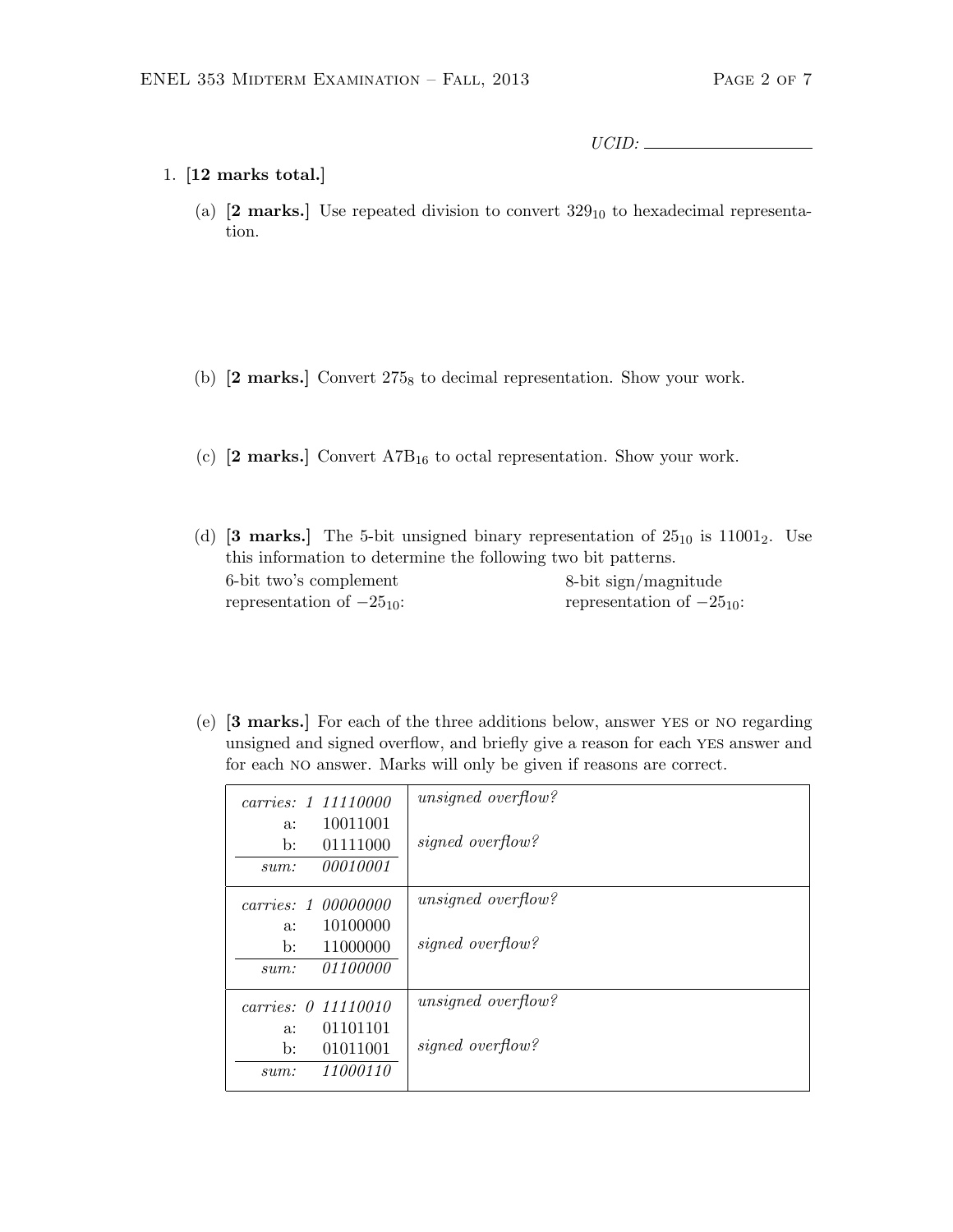2. [5 marks.] Consider the circuit below.



Let  $G = \overline{A}\overline{B}C + \overline{A}B\overline{C} + A\overline{B}\overline{C}$ . By algebraic manipulation, prove or disprove that  $F = G$ . (Do not use a truth table or a K-map.)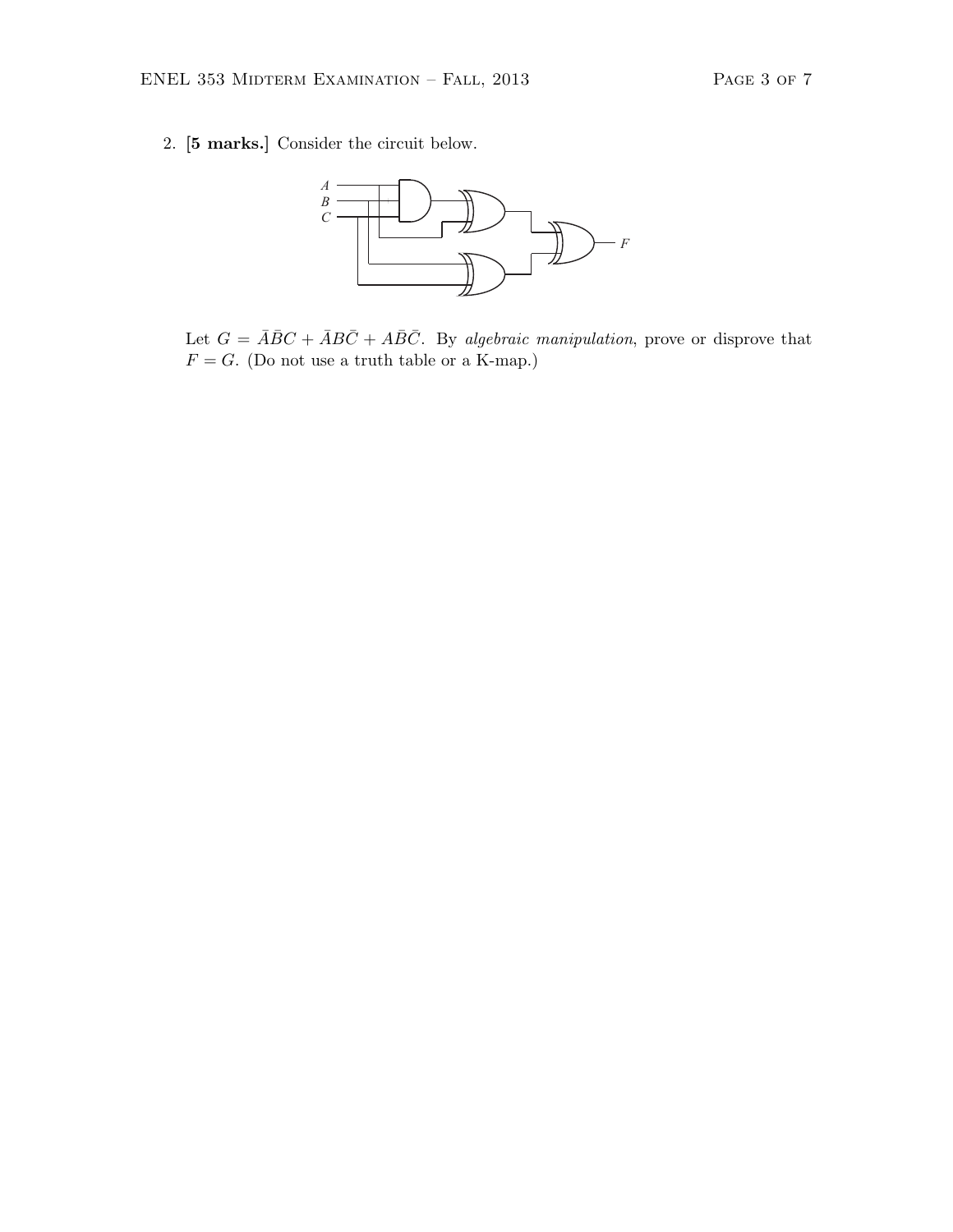#### 3. [8 marks total.]

(a) [3 marks.]



Check the box belonging to the correct statement:

Contention is possible in circuit (i) but not in circuit (ii).

Contention is possible in circuit (ii) but not in circuit (i).

Contention is possible in both circuits.

Contention is not possible in either circuit.

For full credit you must give a correct explanation for your answer in the space below.

(b) [3 marks.] Use bubble-pushing and/or algebra to find a sum-of-products expression for Y . If you use bubble-pushing, draw your equivalent circuit to the right of the given circuit.



(c) [2 marks.] Suppose that  $\overline{AC} + BD + A\overline{B}\overline{D}$  is a minimal sum-of-products expression for some logic function  $F$ . Use that information and some algebra to find a minimal product-of-sums expression for  $\overline{F}$ .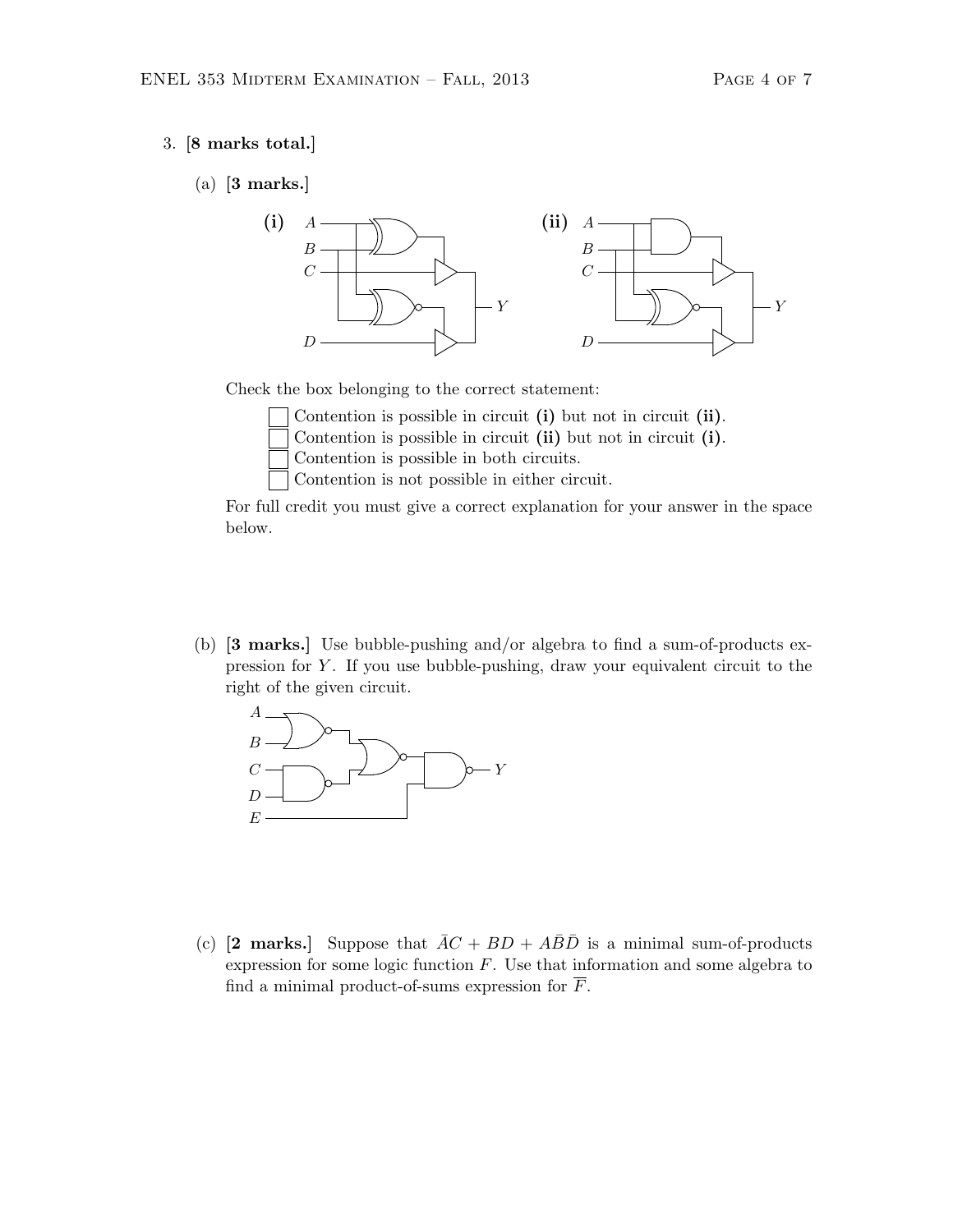### 4. [11 marks total.]

(a)  $[8 \text{ marks.}]$  Consider the function  $F$  given in the truth table below. Use the blank K-maps to derive all minimum SOP and POS expressions for F. Indicate all essential prime implicants for F or  $\bar{F}$  in your maps. You may add more maps if you need them.



(b) [3 marks.] Sketch a two-level NOR-NOR circuit for a minimal POS expression from part (a). If you found more than one minimal POS expression in part (a), state which one you have chosen to implement. Assume that inputs  $A, B, C$ and D are available in true and complementary forms. There is no restriction on the number of inputs on each NOR gate.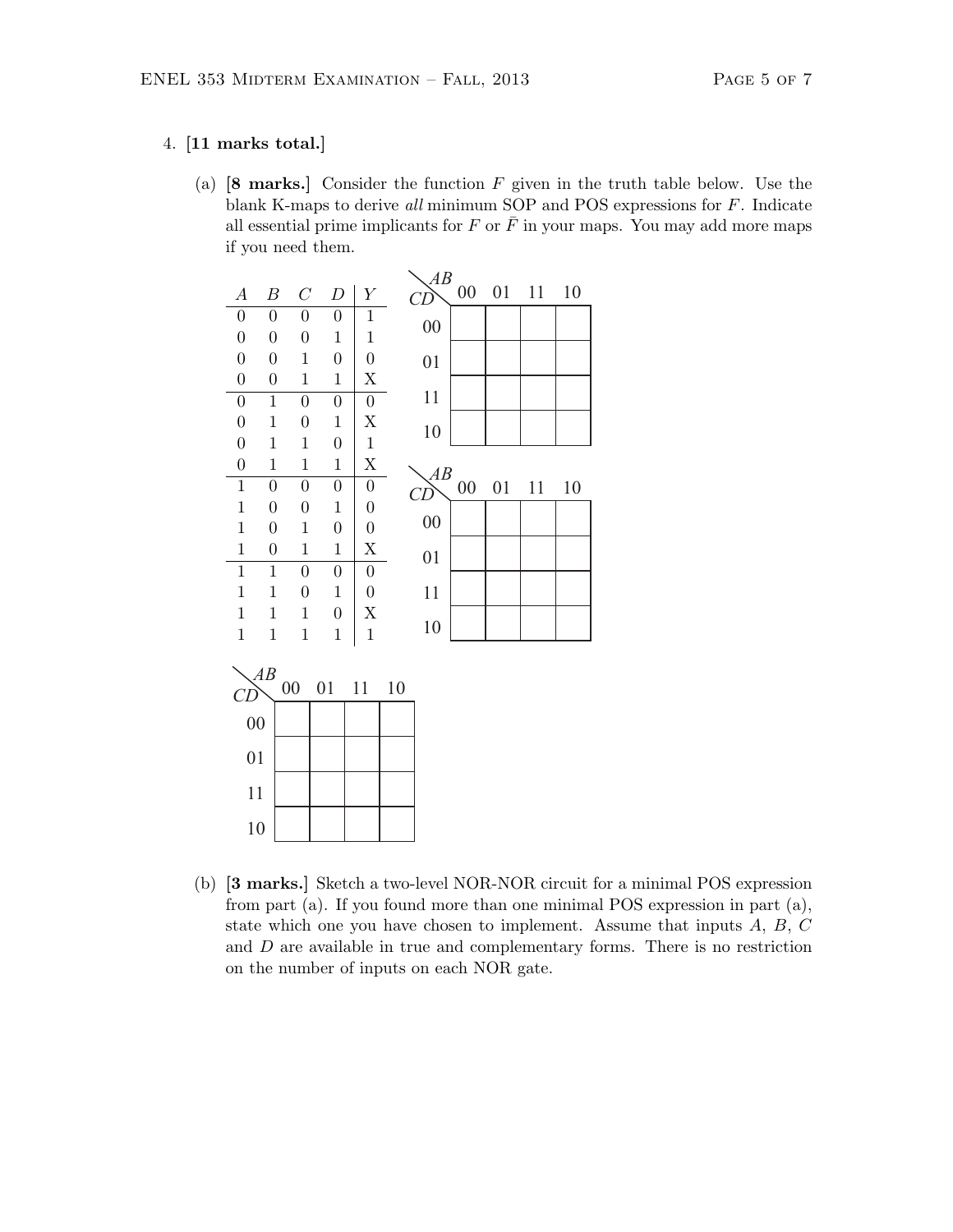#### 5. [9 marks total.]

(a) [3 marks.] Draw a schematic to show how the function given in the truth table can be implemented with a 4:1 multiplexer, one inverter, and no other components. Show any intermediate work you had to do to design the circuit.

| А              | B              | C | Y              |
|----------------|----------------|---|----------------|
| $\overline{0}$ | $\overline{0}$ | 0 | 1              |
| $\overline{0}$ | 0              | 1 | $\overline{0}$ |
| $\overline{0}$ | 1              | 0 | 1              |
| $\overline{0}$ | 1              | 1 | 1              |
| 1              | $\overline{0}$ | 0 | $\overline{0}$ |
| 1              | $\overline{0}$ | 1 | $\overline{0}$ |
| 1              | 1              | 0 | 1              |
| 1              | 1              | 1 | 0              |

(b) [3 marks.] Show how the function  $Y = A(B \oplus C)D$  can be implemented using a 2:4 decoder with an enable input, one AND gate, one OR gate, and no other components. Express your answer by adding gates and wires to the schematic below.



(c) [3 marks.] Consider the following circuit and information about  $t_{\text{pd}}$  (propagation delay) and  $t_{\rm cd}$  (contamination delay) for NAND and NOR gates.



Determine the overall  $t_{\rm pd}$  and  $t_{\rm cd}$  for the circuit. Briefly explain how you got your answers.